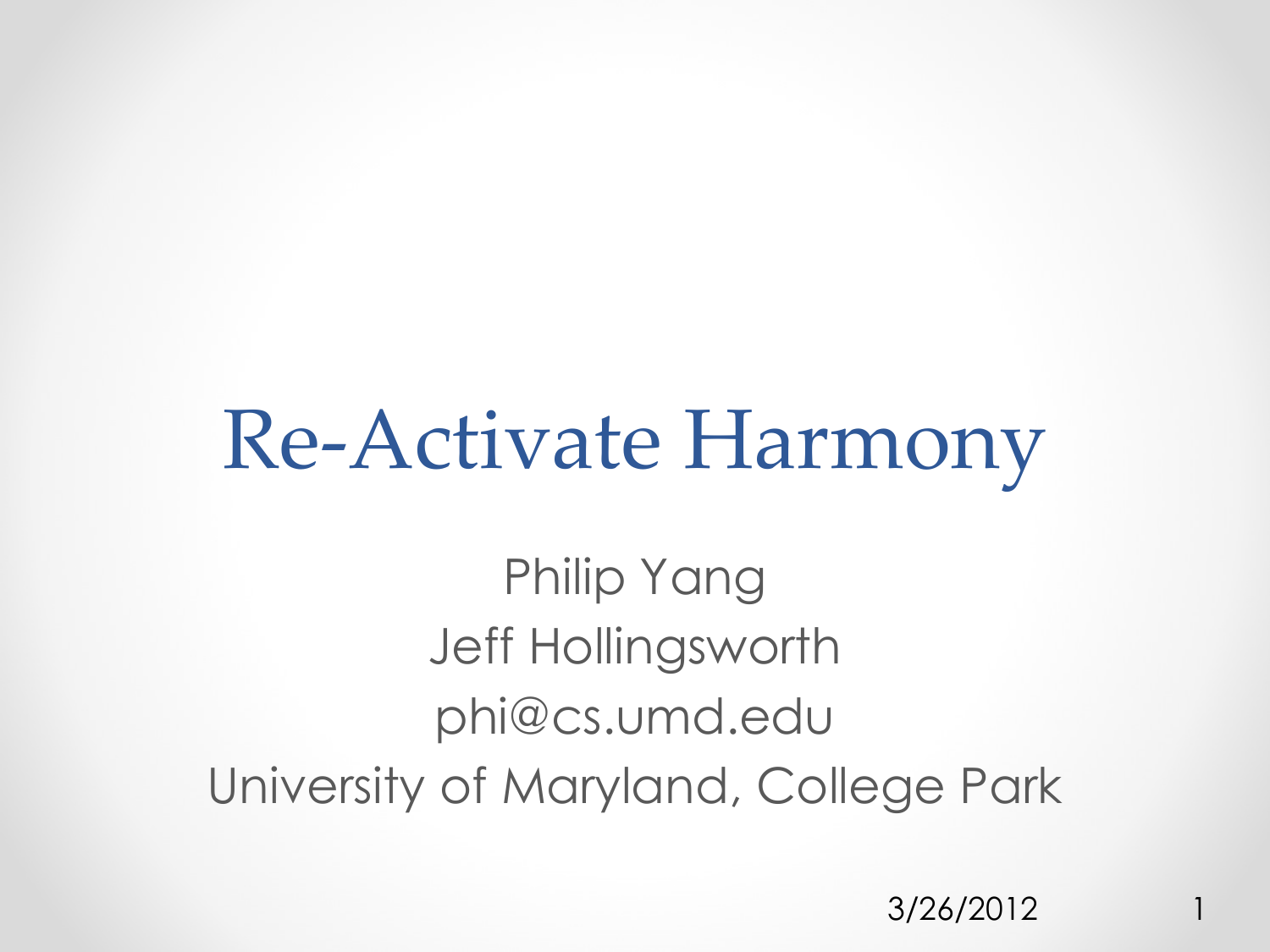#### Outline

- Active Harmony review
- Software design
- Experiment result
- Future work
- Q&A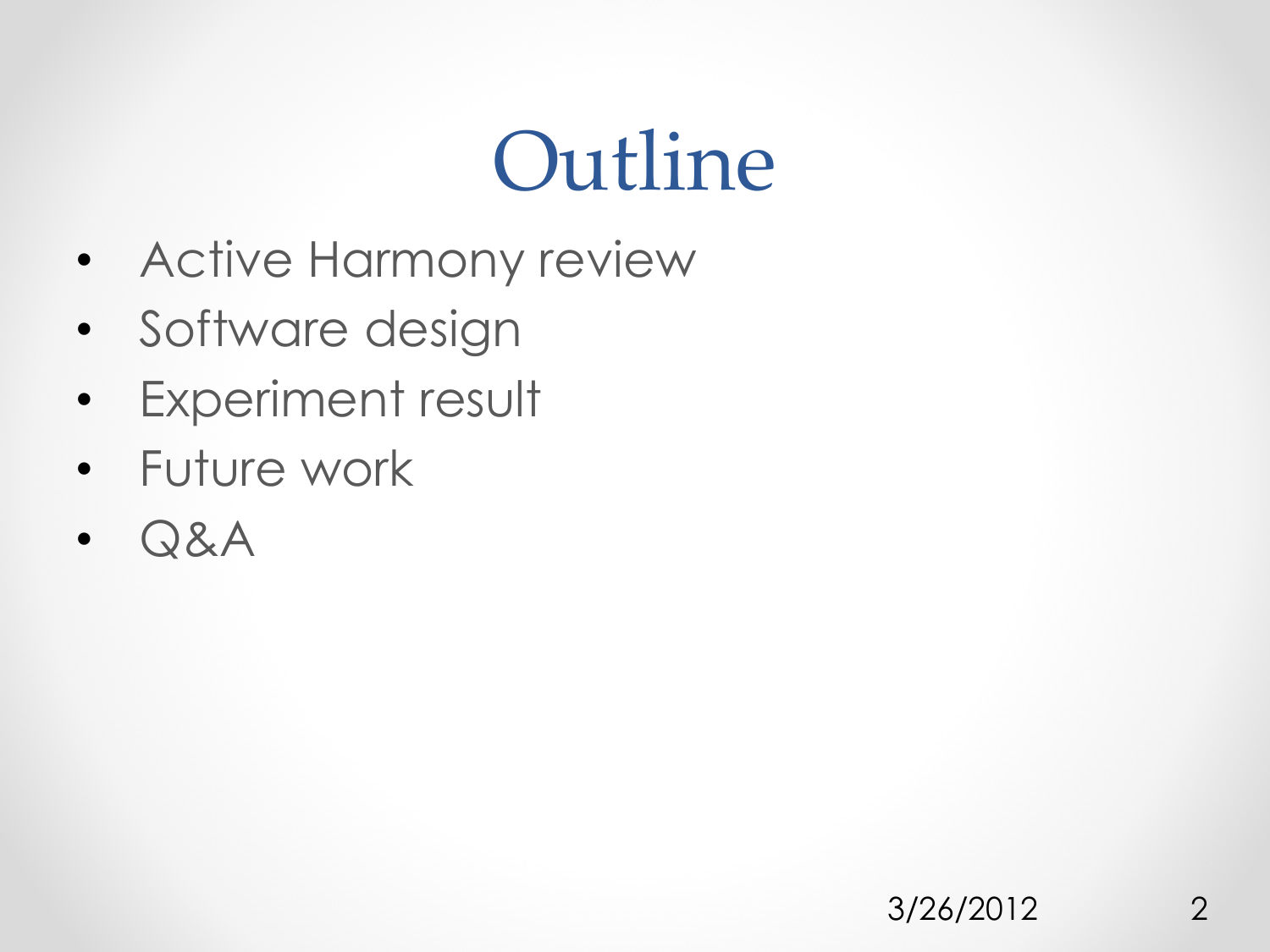## Motivation

- Program can be transformed by changing
	- Template parameters, user flags
	- Loop unrolling, tiling
	- Threads distribution, SIMD
- Transformation interactions are complex
	- **Unrolling** can affect **tiling** by change memory access pattern
	- **Tiling** may limit **ILP** (Instruction Level Parallelism)
- Static analysis alone can't capture all these
- Exhaustive search is too expensive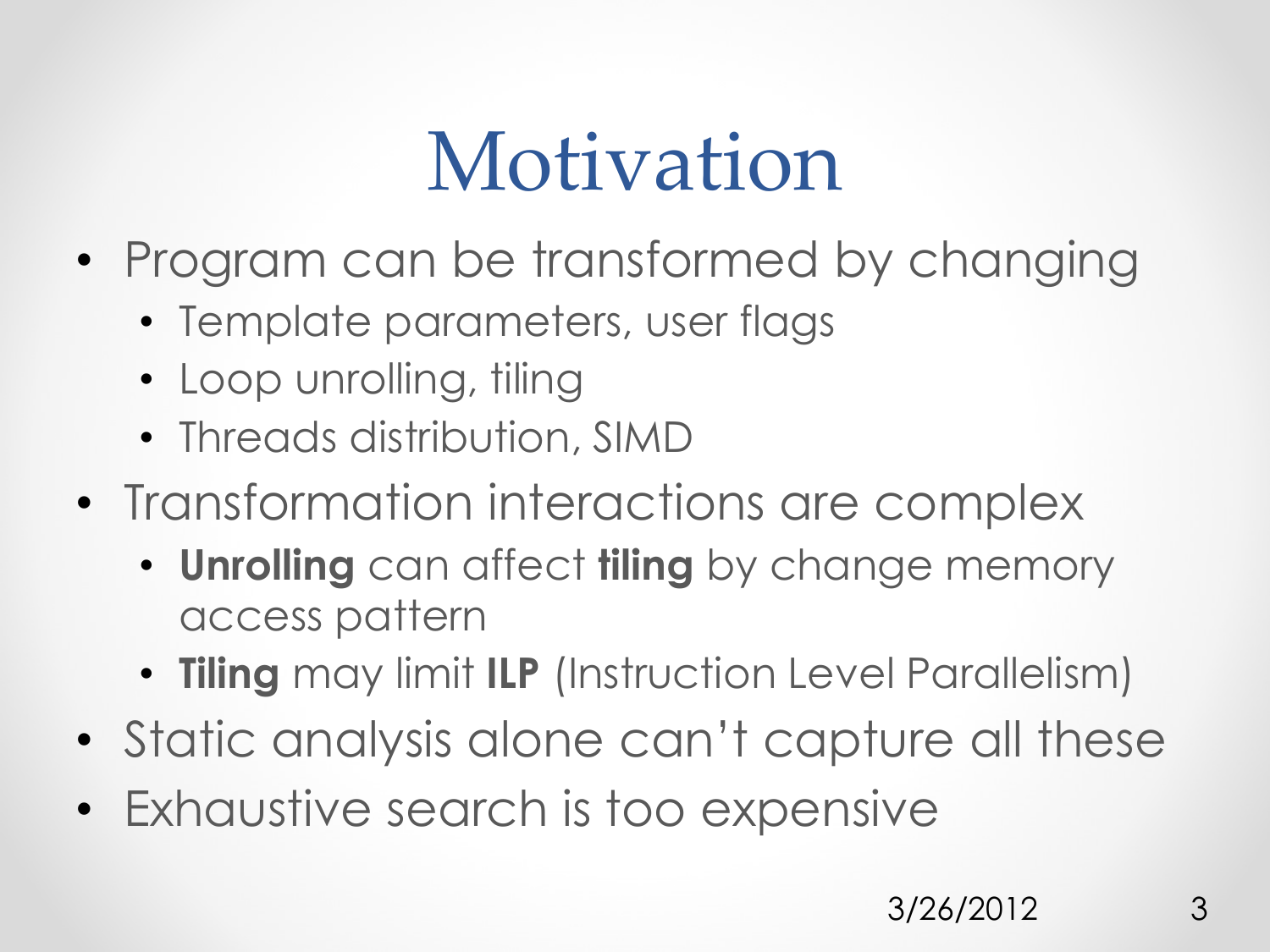# Our Approach

- Parallel Rank Ordering (PRO)
	- Unconstraint optimization
	- Tunes the program while it is running
	- Utilizes parallelism for parallel program
	- Gives good initial performance
	- Quickly approaches optimal configuration
- The core of Active Harmony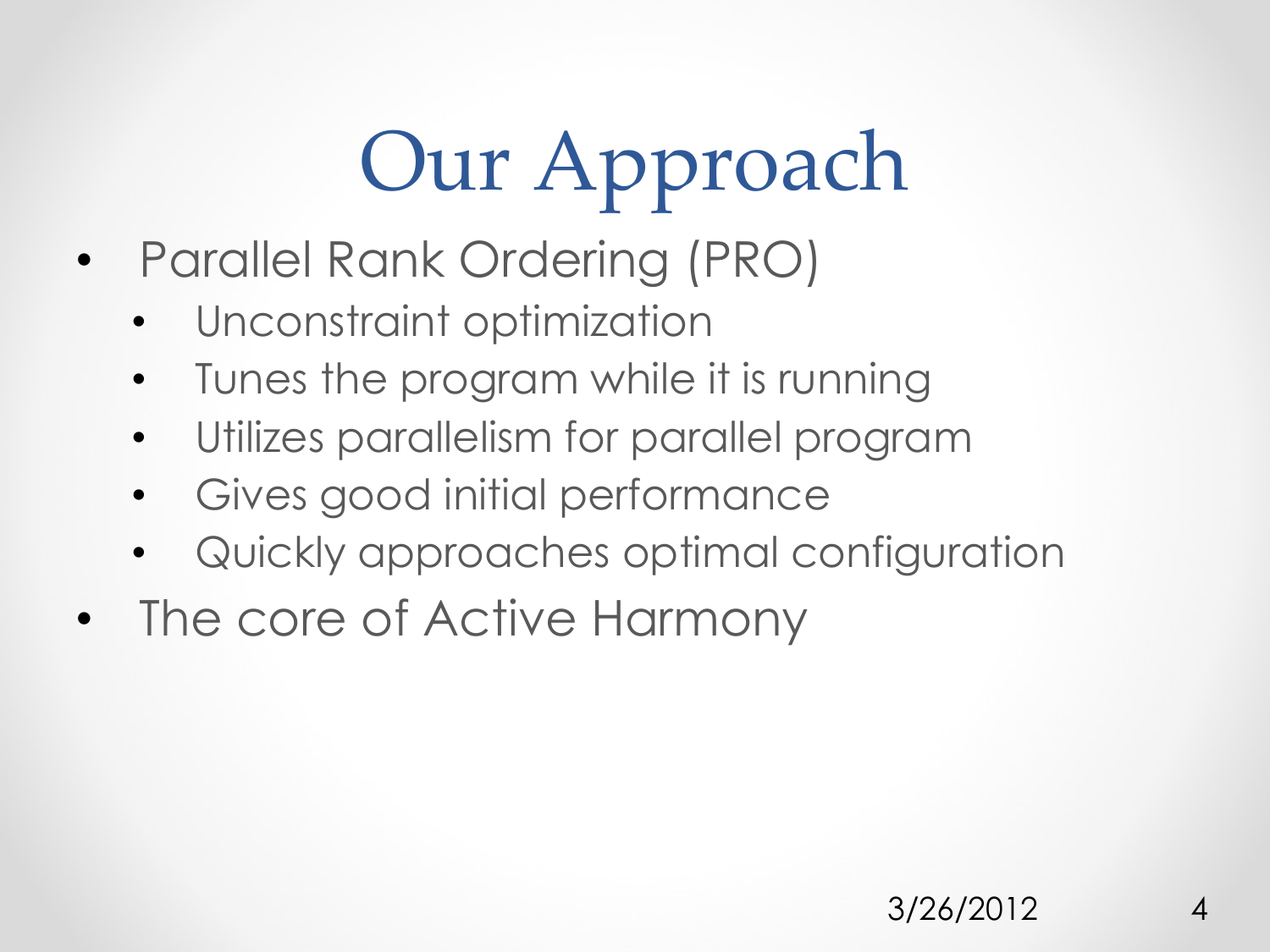## PRO Search: Input

- $X$  Simplex of kN vertices
	- vertices in N-dimensional parameter space
	- $kN = #processor$
- $f_t$  Performance Measurement Function
	- Smaller value reflects better performance
	- Time, error, etc.
- P Projection to parameter space
	- Force constraints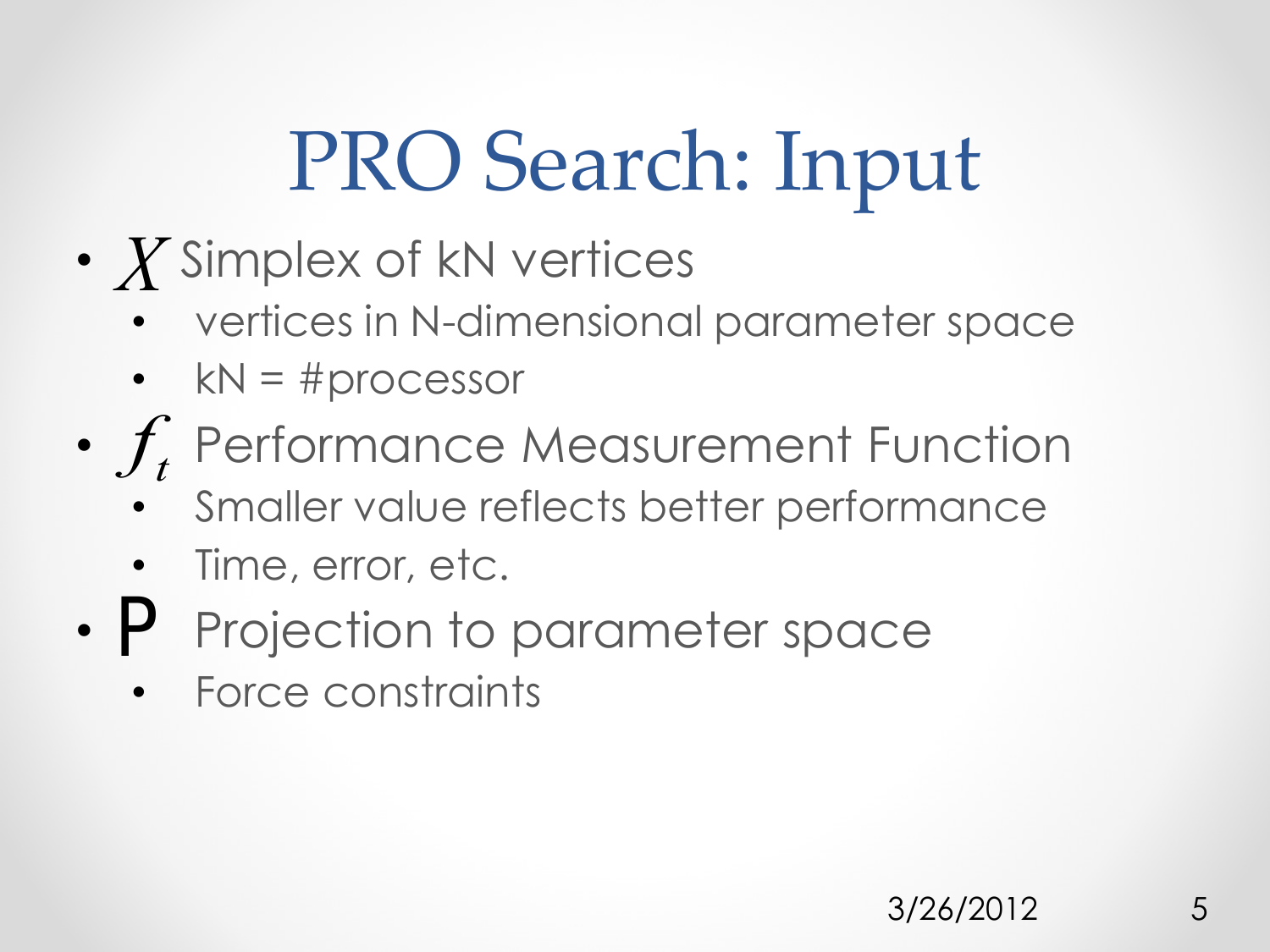## PRO Search: Simplex

Maintain simplex

- 1. Measure Proj{*original*}
- 2. Measure Proj{*reflect*}
- 3. IF min(*reflect)* < min(*original)*
	- 1. Measure Proj{*expand*}
	- 2. IF min(*expand)* < min(*reflect)*
		- 1. Accept *expand*
	- 3. ELSE
		- 1. Accept *reflect*
- 4. ELSE
	- 1. Accept *shrink*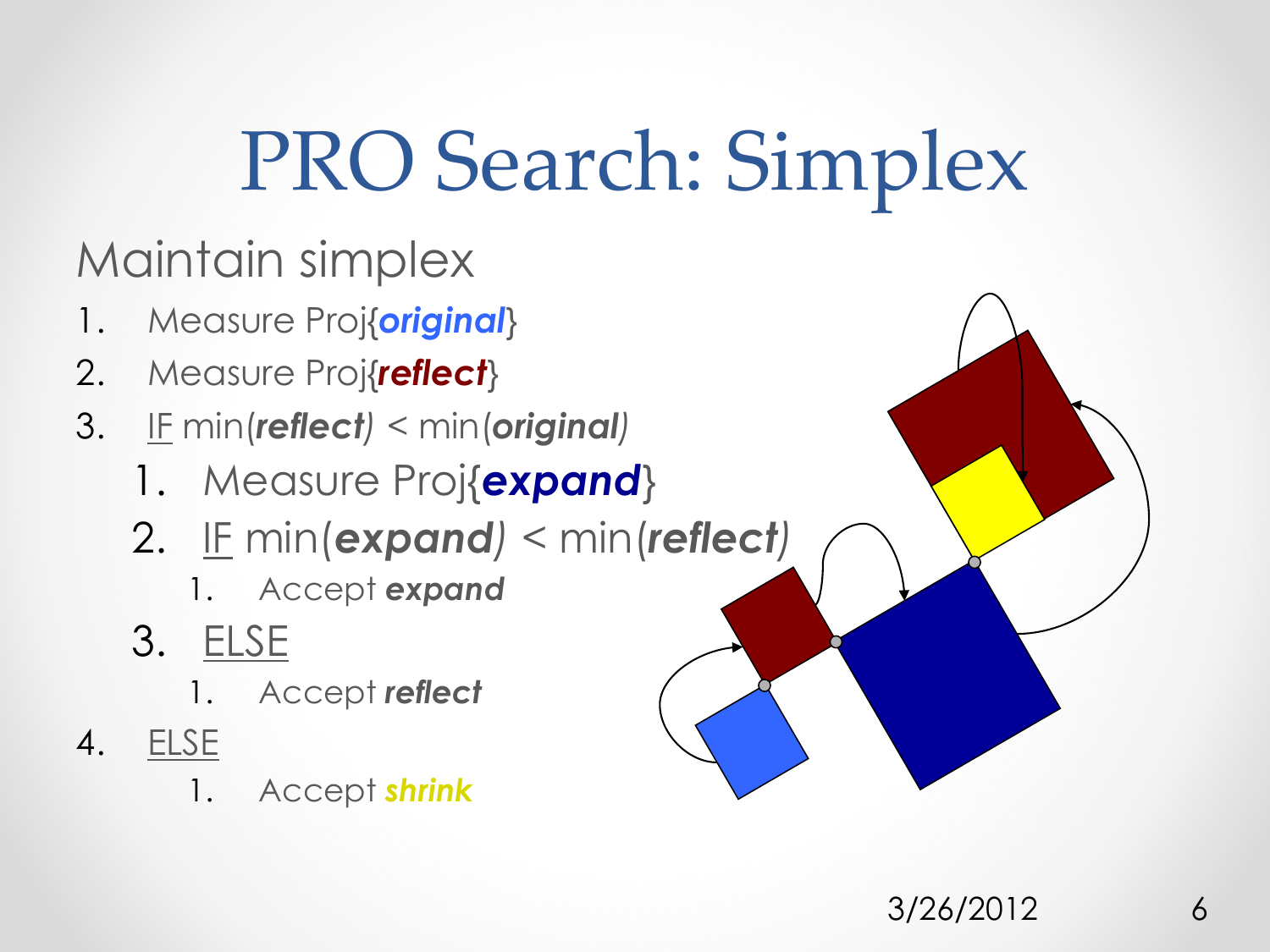## PRO Search: Convergence

- Termination Criteria
	- Simplex collapsed to a single point
	- We reached max number of iterations
- Sensitive to initial simplex
- Empirically, terminates pretty quickly
- If  $f_t$  is continuously differentiable,

lim  $k\rightarrow\infty$  $\inf \left\| \nabla f_t(X_k) \right\| = 0$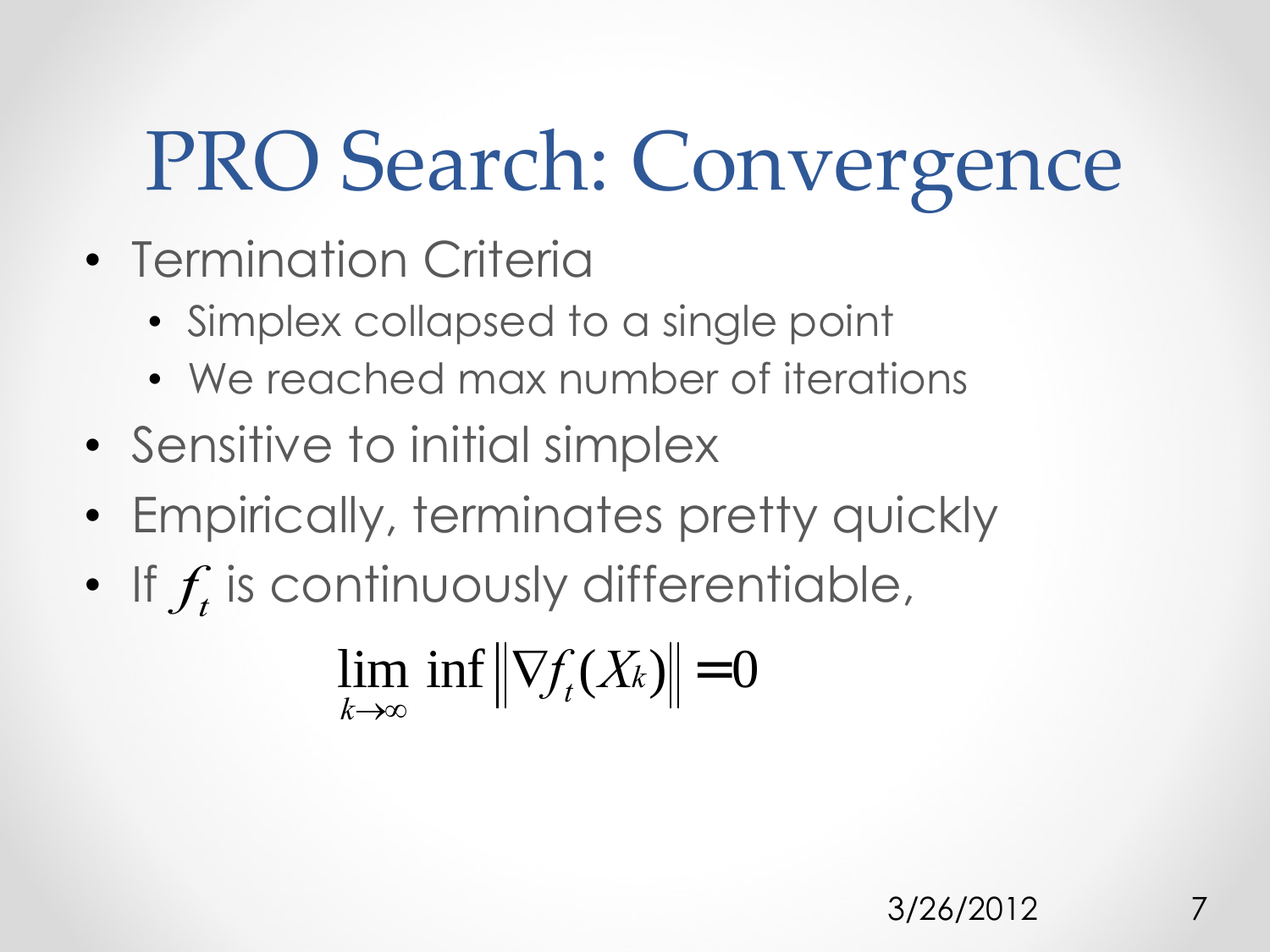# System Design Goals

- Portability
	- Core components in C++ and Python
	- Minimize dependencies
- Loosely coupled modules
	- Change the search algorithm without affecting the rest
- Dynamically load CUDA code via JIT
	- Code server compiles .cu to .ptx, assembly file for CUDA
	- Use CUDA Driver API's JIT engine
- Visualization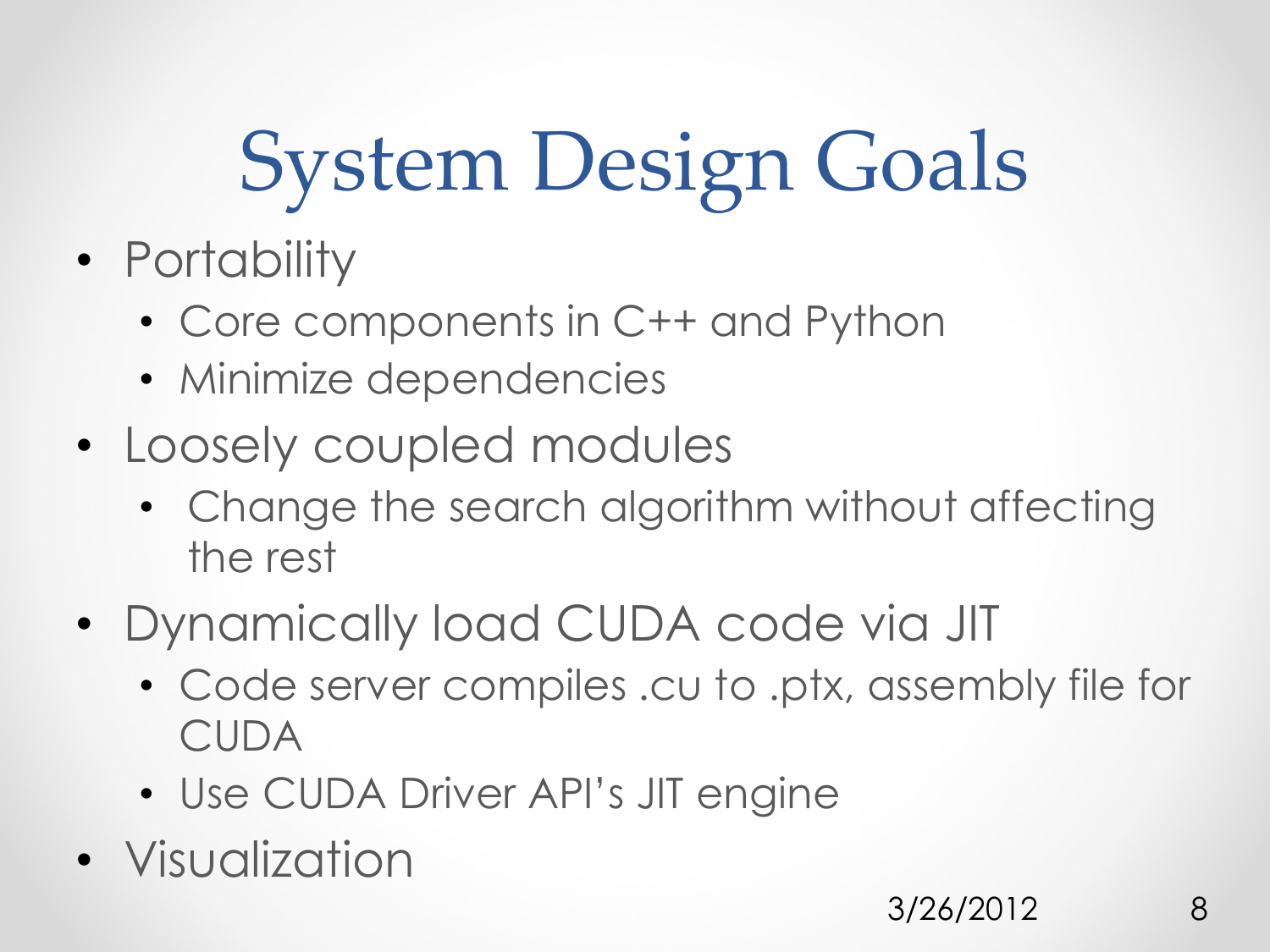## System Architecture



3/26/2012 9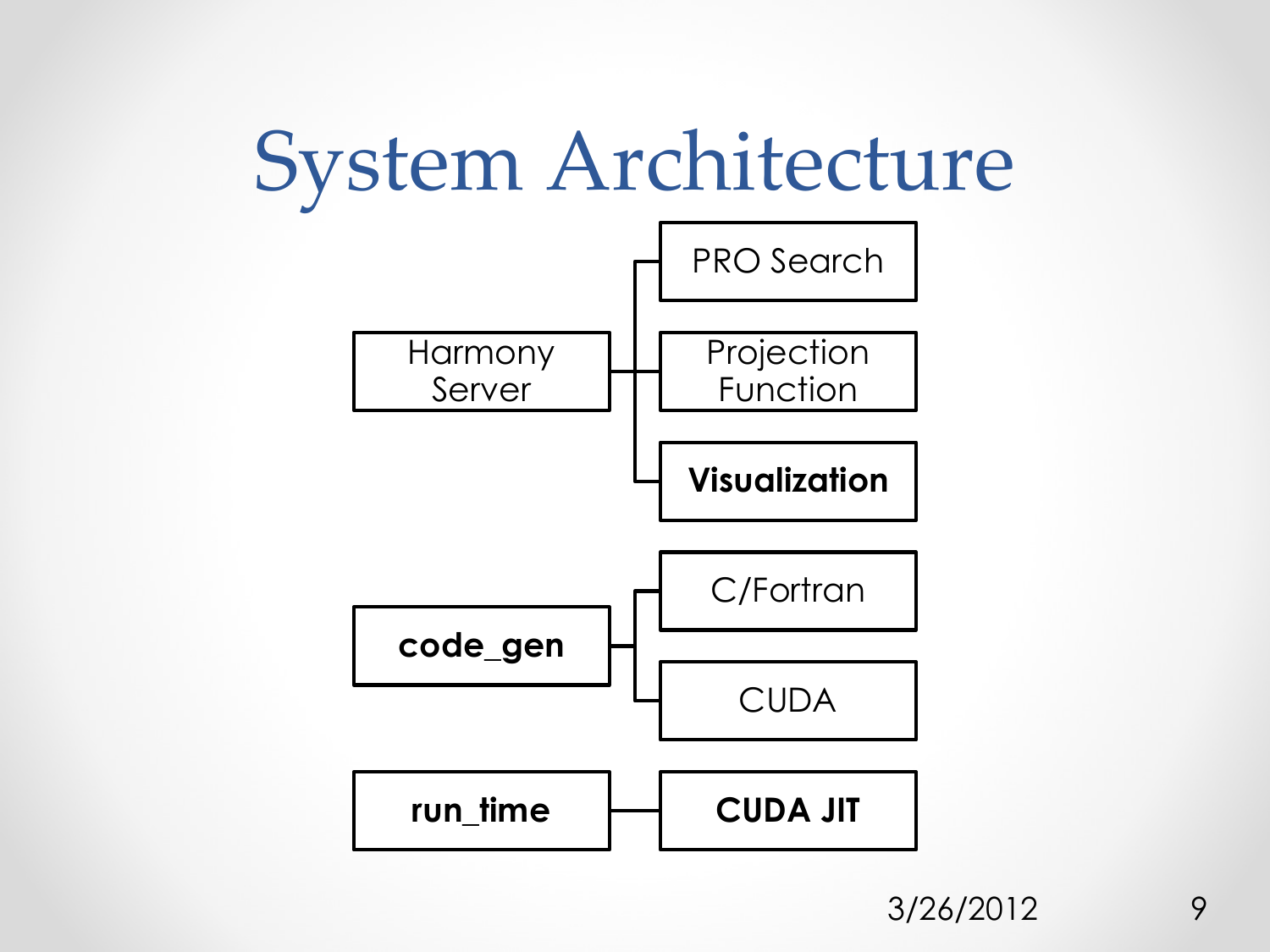

- Many transformations require recompilation
- Recompile the code to dynamic libraries and load them while running
- For CUDA
	- Use nvcc to compile .cu to .ptx
	- Load .ptx at runtime with JIT provided in the CUDA Driver API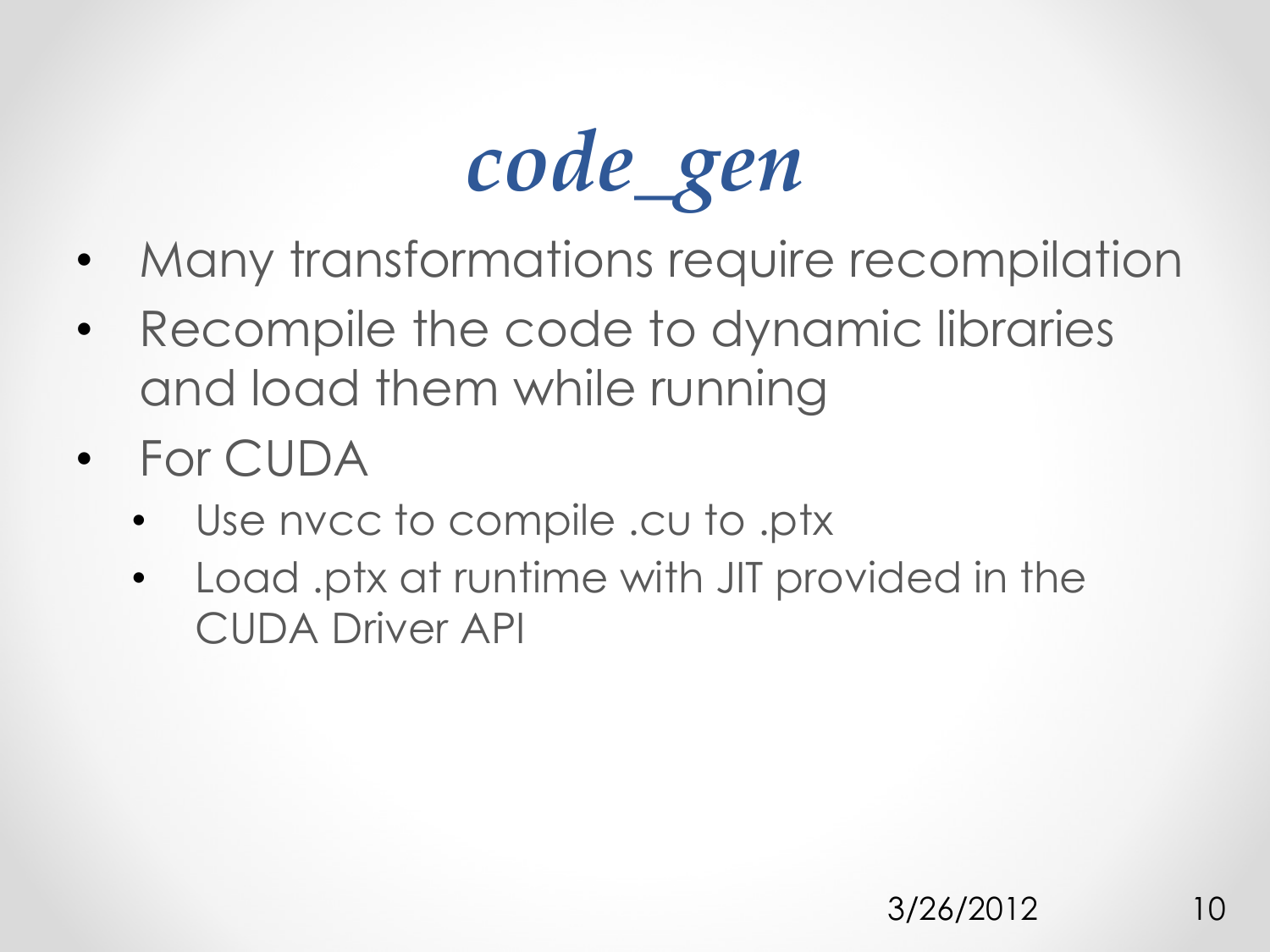*code\_gen: CUDA JIT*

#include "code\_gen.h"

```
int main(int argc, char** argv)
\{ CUdrvBase driver;
  driver.init(argc, argv); // initialize device
  driver.load("simple_kernel.ptx"); // load ptx code
```
// Initialize data …

// launch kernel

cuLaunchGrid(driver.getKernel(), num\_blocks, num\_threads);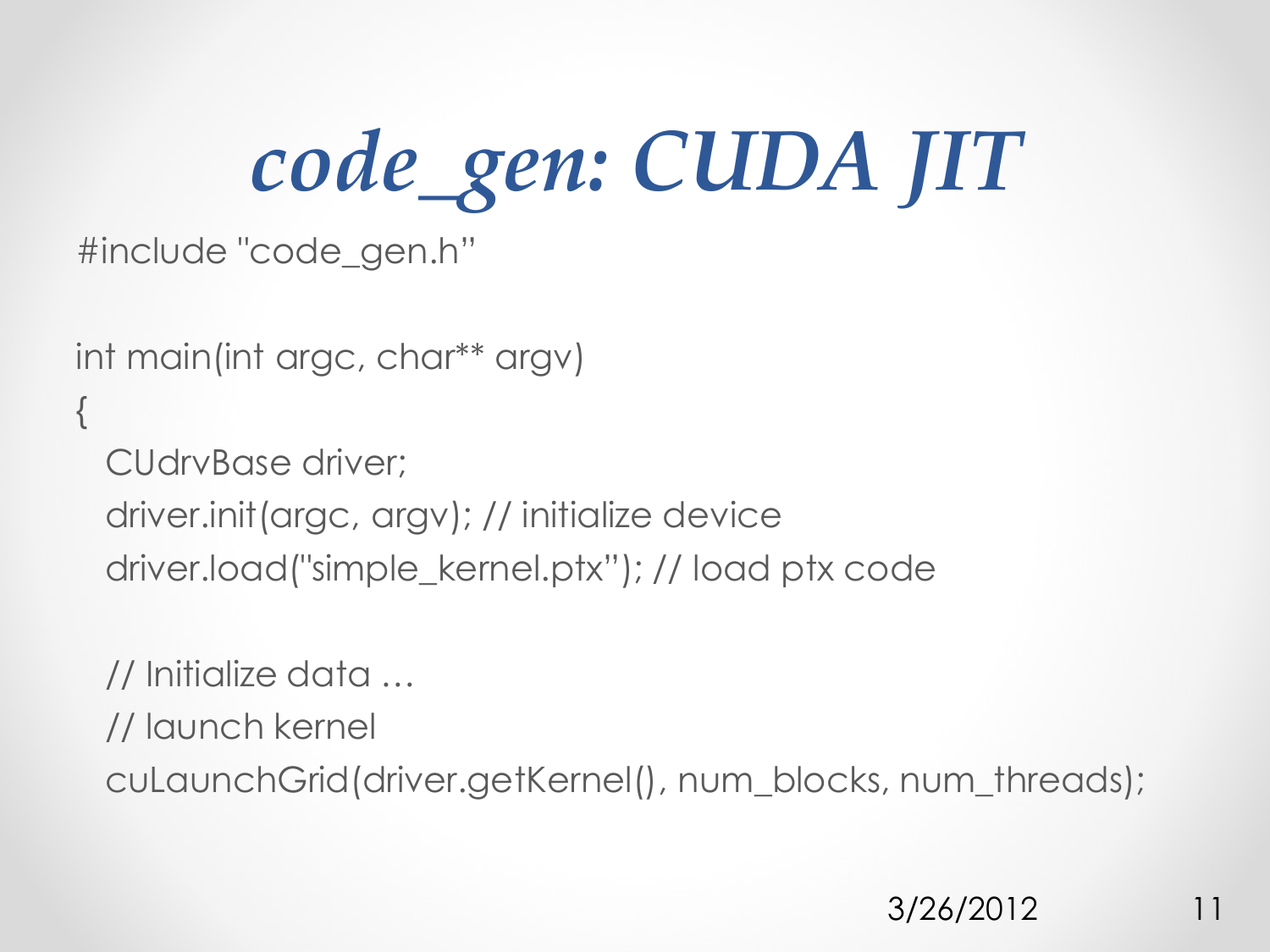# *code\_gen: CUDA JIT*

|                                                                         | max #threads per block:        | <b>512</b>          |           |  |  |  |
|-------------------------------------------------------------------------|--------------------------------|---------------------|-----------|--|--|--|
|                                                                         | max block dimension:           | 512 x 512 x 64      |           |  |  |  |
|                                                                         | max grid dimension:            | 65535 x 65535 x 1   |           |  |  |  |
|                                                                         | shared memory per block: 16384 |                     |           |  |  |  |
|                                                                         | total constant memory:         | Animations<br>65536 |           |  |  |  |
|                                                                         | warp size (SIMD width):        | 32                  | Paragraph |  |  |  |
|                                                                         | memory pitch:                  | 2147483647          |           |  |  |  |
|                                                                         | registers per block:           | 16384               |           |  |  |  |
|                                                                         | clock rate:                    | 1.24 GHz            |           |  |  |  |
|                                                                         | texture alignment:             | 256                 |           |  |  |  |
| > compiling source code matrixMul_kernel.cu into ptx                    |                                |                     |           |  |  |  |
| > nvcc -ptx matrixMul_kernel.cu -o matrixMul_kernel.ptx -DBLOCK_SIZE=16 |                                |                     |           |  |  |  |
| > compilation finished                                                  |                                |                     |           |  |  |  |
| > loading ptx code: ImatrixMul_kernel.ptxl                              |                                |                     |           |  |  |  |
| > found kernel matrixMul                                                |                                |                     |           |  |  |  |
| #include "code_gen.h"<br>> kernel matrixMul loaded                      |                                |                     |           |  |  |  |
| $> 1$ new kernel(s) loaded                                              |                                |                     |           |  |  |  |
|                                                                         | <b>CUDA kernel launched</b>    |                     |           |  |  |  |
|                                                                         |                                | 3/26/2012           | 12        |  |  |  |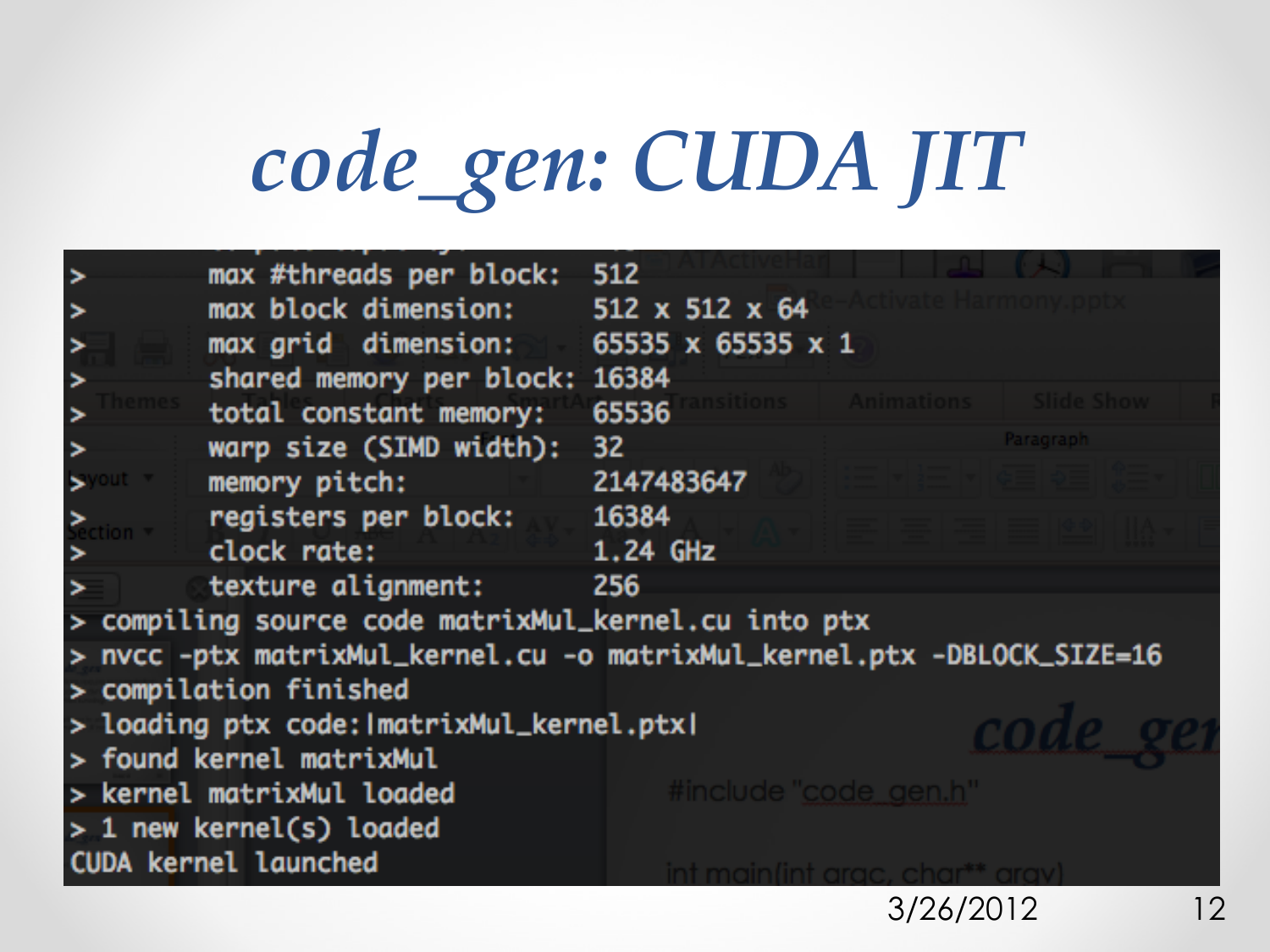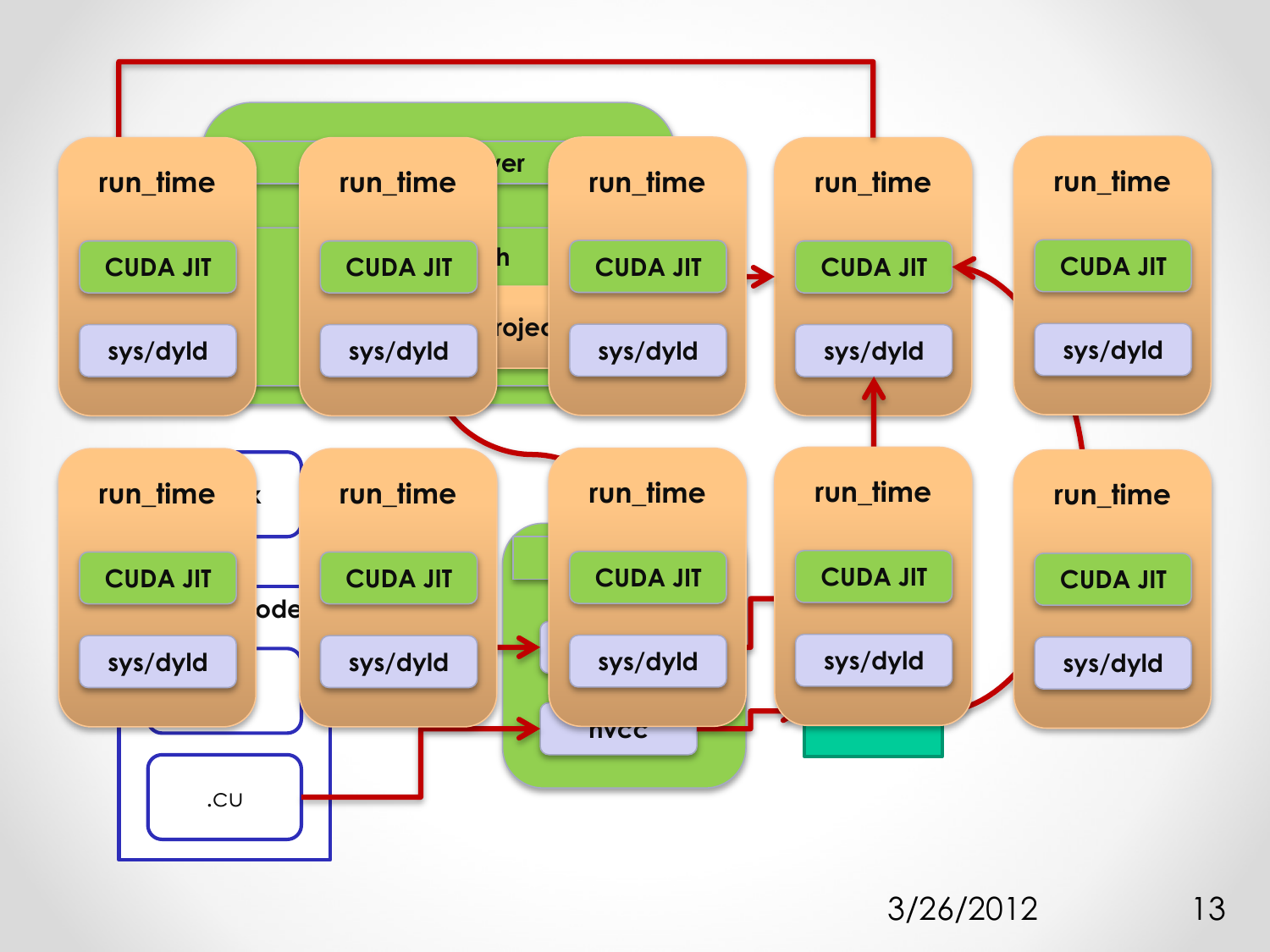#### Visualization

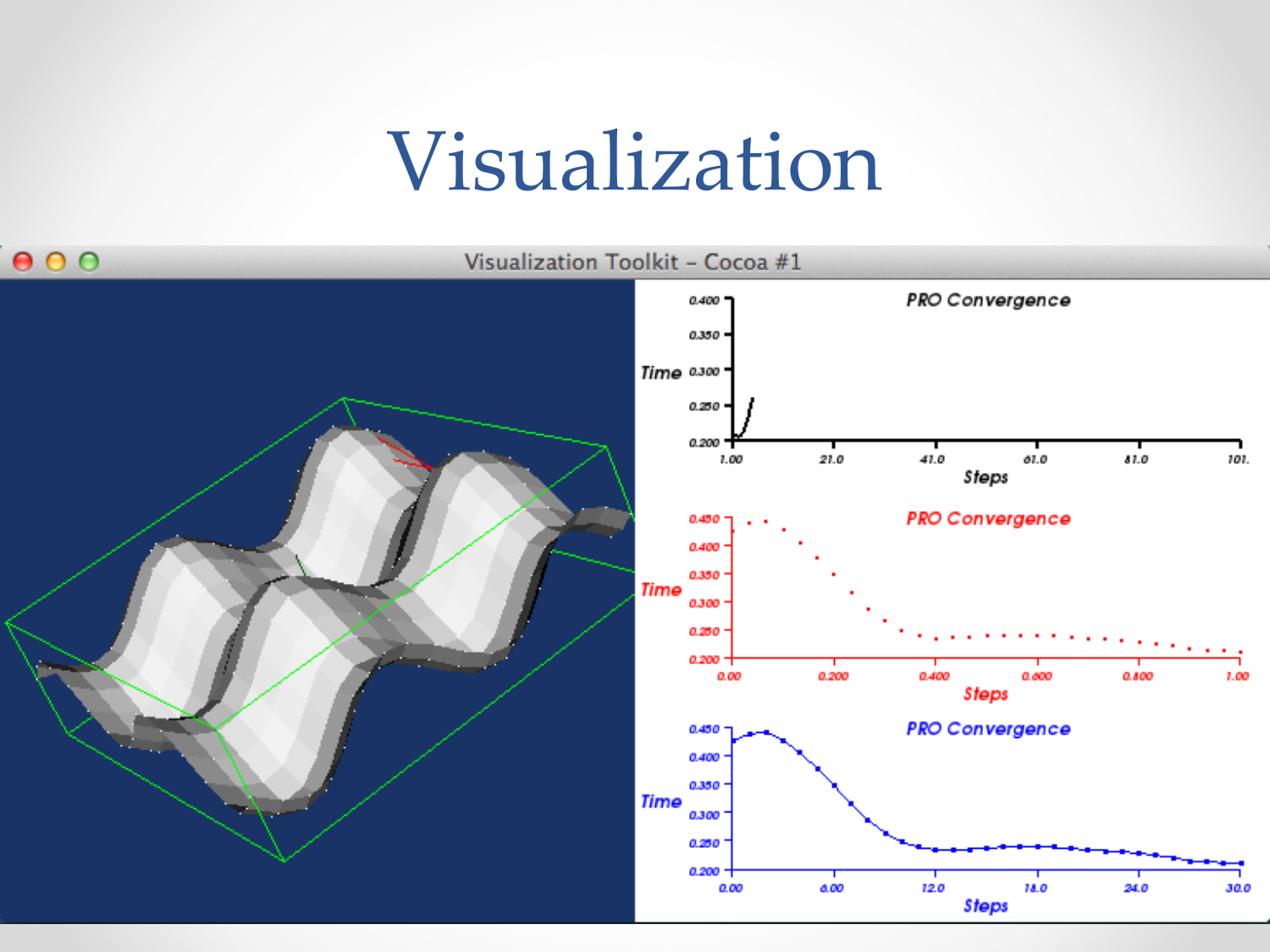## Experiment

- PRO Convergence Test
	- Randomly initialized Simplex size  $= 40 * dim(X)$
	- Random initialization of simple

| Dimension /<br>function         | $\mathbf{2}$ |    |    |    |
|---------------------------------|--------------|----|----|----|
| Poly deg=10                     | $\sqrt{22}$  | 22 | 22 | 22 |
| $\mathsf{Sin}(\mathsf{sum}(X))$ | 23           | 23 | 22 | 21 |
| $\sin(X \wedge 2)$              | 21           | 24 | 23 | 20 |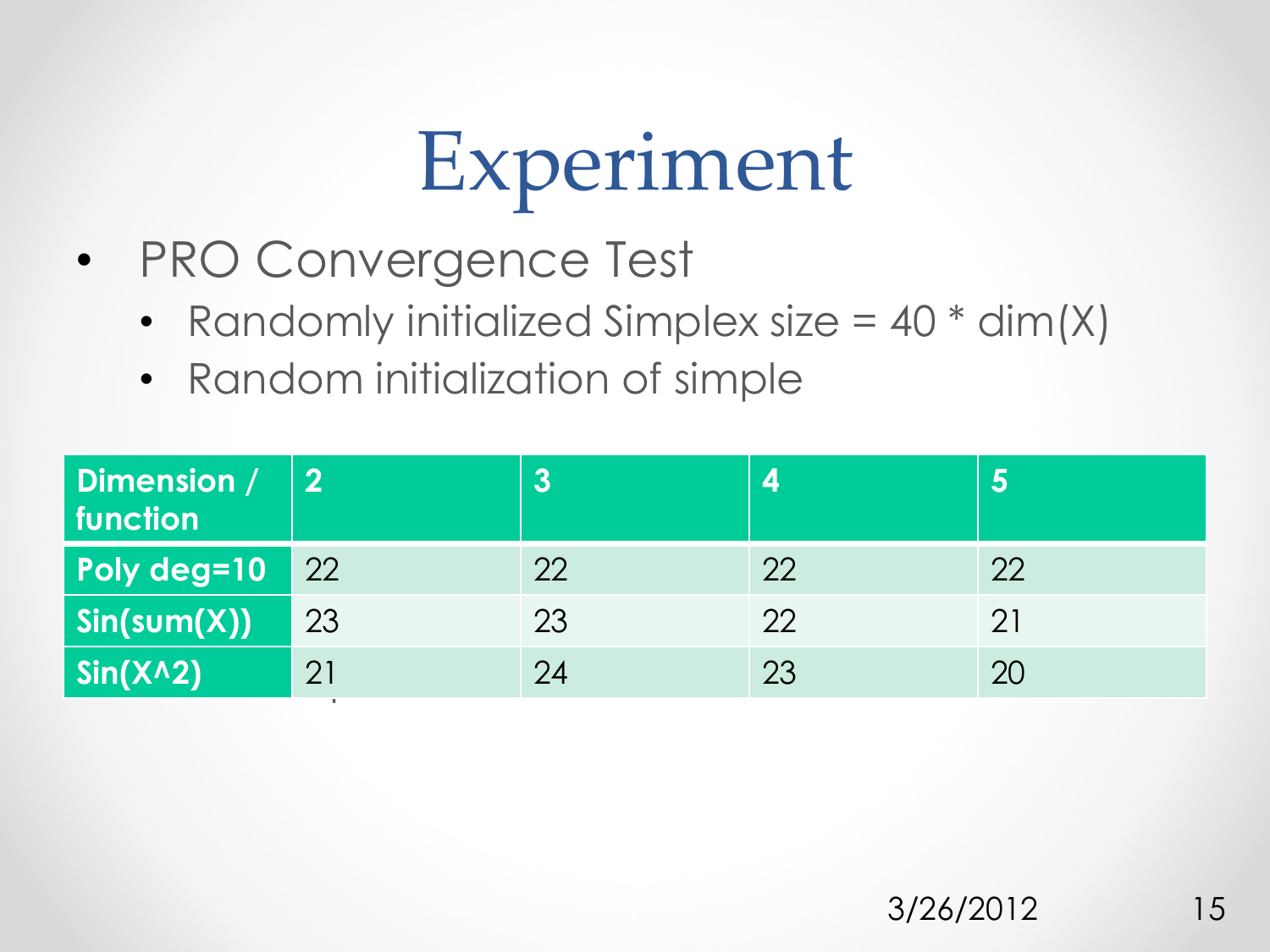Experiment: DGEMM

- GPU: 295 GTX, CPU: 8 Xeon cores
- Parameters:
	- Array padding
	- Activate page-locked memory
	- Splitting Matrix A or B
	- How much to split to GPU

|                              | original | harmonized Speed up |       |
|------------------------------|----------|---------------------|-------|
| <b>Performance</b> 89 GFLOPS |          | 145 GFLOPS          | 1.63x |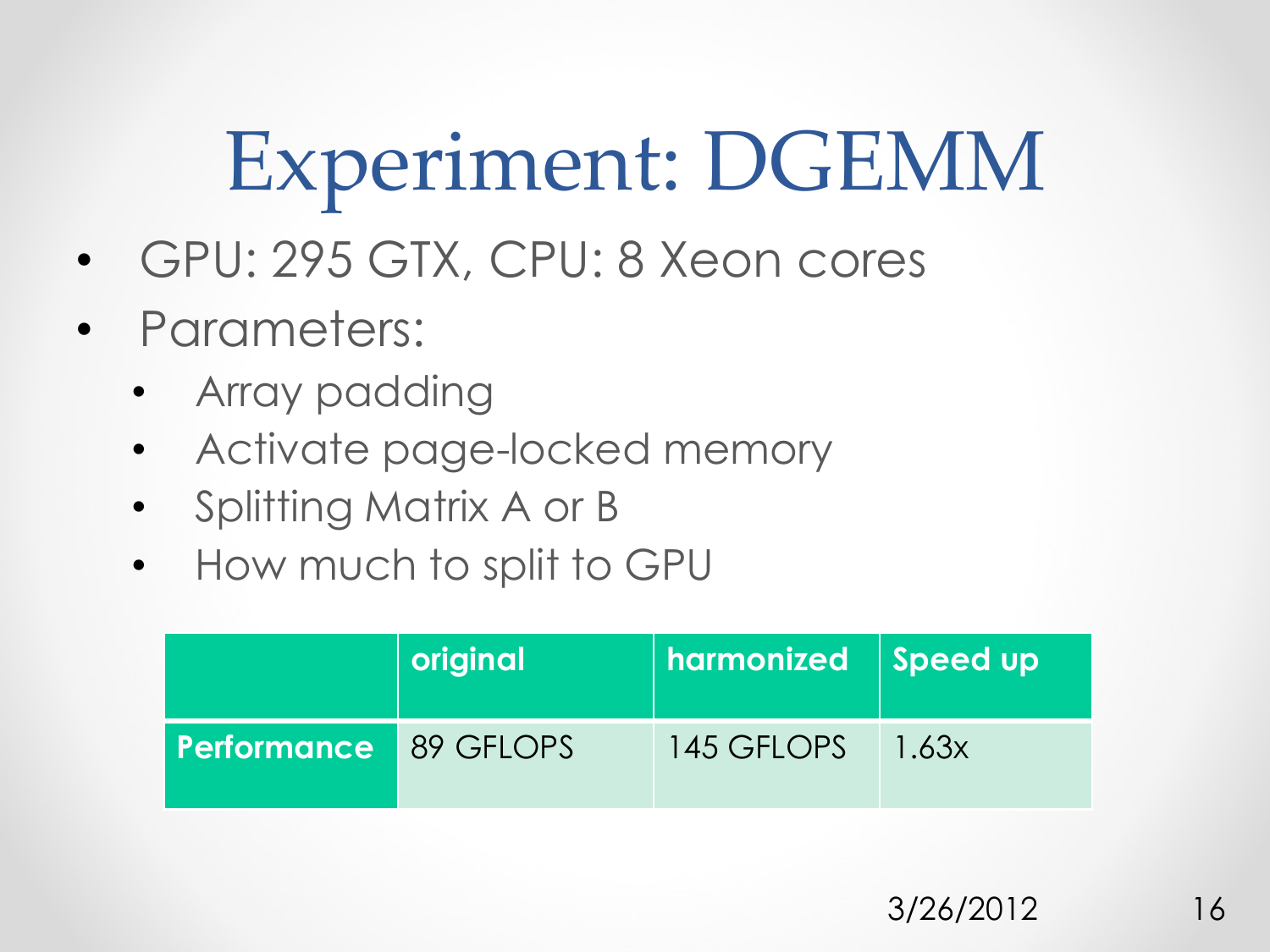#### Future Work

- Improve search algorithm
	- Adaptive step size for PRO
	- Harmonize harmony
- Statistical learning approach
	- Different code might utilize different search strategies
	- Predict the performance
- Performance Energy trade-off
	- Game theory: Nash/Stackelberg Equilibrium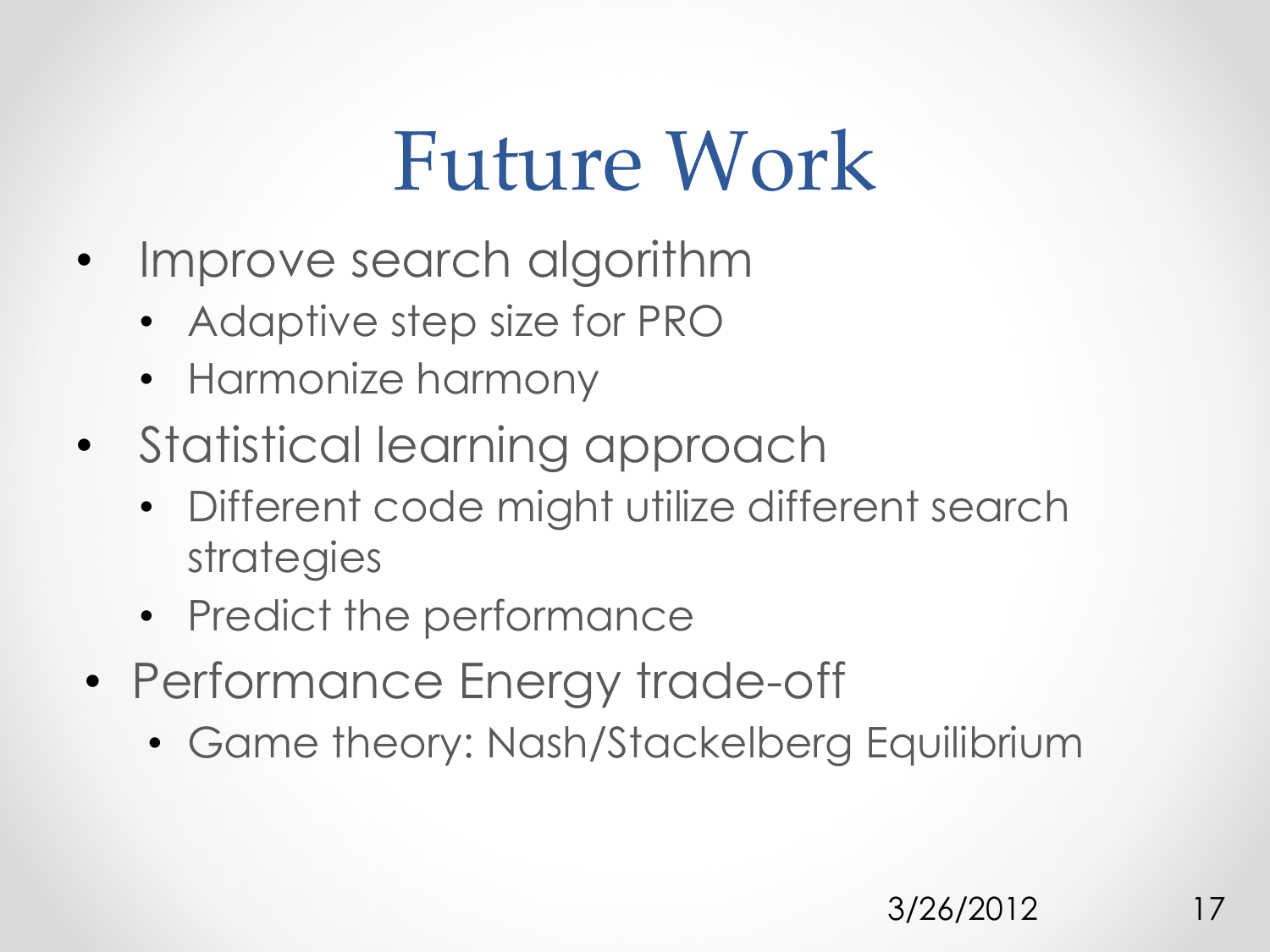